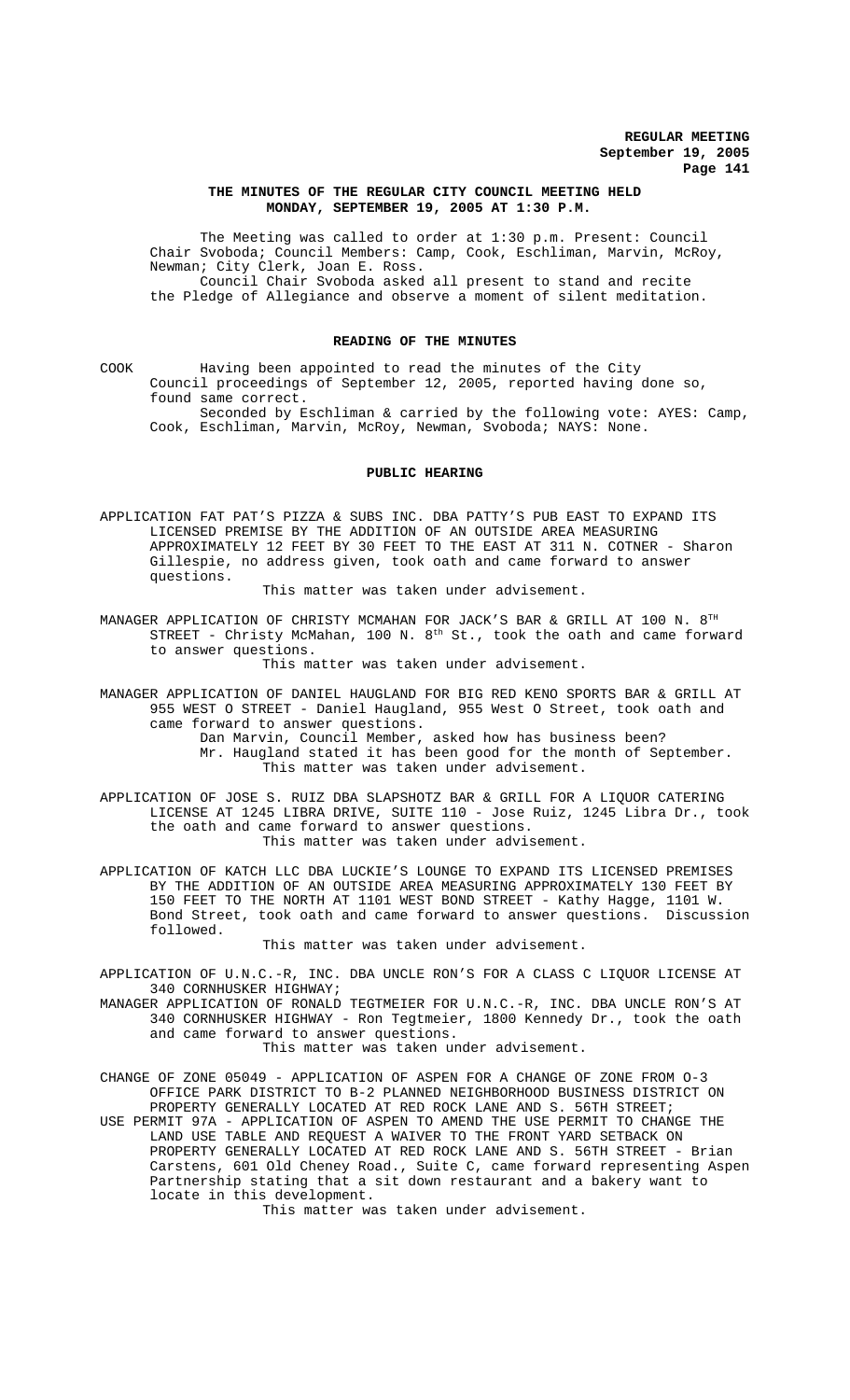CHANGE OF ZONE 05056 - APPLICATION OF ROGER AND CAROL WILLIAMS, MARVIN WILLIAMS, VELDA WILLIAMS, AND VERNON WILLIAMS FOR A CHANGE OF ZONE FROM AG AGRICULTURAL DISTRICT TO AGR AGRICULTURAL RESIDENTIAL DISTRICT ON PROPERTY GENERALLY LOCATED AT S.W. 12TH STREET AND W. DENTON ROAD Brian Carstens, 601 Old Cheney Road., Suite C, came forward representing Rob & Bill Watson the developer and stated the 62 single home lots are out of the flood plain and the rest of the property is being saved for future development. Discussion followed.

This matter was taken under advisement.

CHANGE OF ZONE 05059 - APPLICATION OF MOLEX, INC. FOR A CHANGE OF ZONE FROM H-3 HIGHWAY COMMERCIAL DISTRICT AND I-2 INDUSTRIAL PARK DISTRICT TO I-1 INDUSTRIAL DISTRICT, ON PROPERTY GENERALLY LOCATED AT N.W. 12TH STREET AND WEST BOND CIRCLE - Tom Huston, 233 S.  $13^{\text{th}}$  Street, Suite 1900, came forward representing Molex, Inc. to state the change of zone is to accommodate improvements to the dock. The neighbors have consented to this project.

This matter was taken under advisement.

- SPECIAL PERMIT 1965 APPLICATION OF HARTLAND HOMES, INC. TO DEVELOP HARTLAND HOMES N.W. 1ST COMMUNITY UNIT PLAN FOR 70 DWELLING UNITS, INCLUDING A REQUESTED VARIANCE TO ALLOW UNENCLOSED DECKS TO PROJECT 10' INTO THE REQUIRED REAR YARD AND A REDUCTION OF THE CUL-DE-SAC RADIUS REQUIREMENT FROM 60' TO 55', ON PROPERTY GENERALLY LOCATED WEST OF N.W. 48TH STREET AND NORTH OF WEST ST. PAUL AVENUE;
- PRELIMINARY PLAT 02007 APPLICATION HARTLAND HOMES, INC. TO DEVELOP HARTLAND HOMES N.W. 1ST ADDITION FOR 70 DWELLING UNITS ON APPROXIMATELY 12 ACRES, INCLUDING A REQUESTED VARIANCE TO ALLOW UNENCLOSED DECKS TO PROJECT 10' INTO THE REQUIRED REAR YARD AND A REDUCTION OF THE CUL-DE-SAC RADIUS REQUIREMENT FROM 60' TO 55', ON PROPERTY GENERALLY LOCATED WEST OF N.W. 48TH STREET AND NORTH OF WEST ST. PAUL AVENUE;
- STREET VACATION 02003 APPLICATION OF HARTLAND HOMES INC. TO VACATE WEST MADISON AVENUE FROM A POINT 7.17 FEET WEST OF THE WEST LINE OF N.W. 49TH STREET TO N.W. 53RD STREET;
- STREET VACATION 03006 APPLICATION OF HARTLAND HOMES INC., THE KOREAN CHURCH OF LINCOLN, AND ROBERT & RAEANN LORENCE, TO VACATE WEST CLEVELAND AVENUE FROM THE WEST LINE OF N.W. 48TH STREET TO THE EAST LINE OF HARTLAND HOMES N.W. 2ND ADDITION, GENERALLY LOCATED WEST OF N.W. 48TH STREET AND ONE BLOCK SOUTH OF WEST ADAMS STREET - Brian Carstens, 601 Old Cheney Road., Suite C, came forward representing Hartland Homes requesting to build townhomes behind Michael Mart and to state the waivers have been worked out except for the decks. The trees on the northwest corner are being removed to correct the water flow. Discussion followed. Lyle Loth, ESP, came forward to comment on the storm water

detention.

Peter Katt, 1045 Lincoln Mall, Suite 200, representing his client, Hartland Homes stated they had met with the Arnold Heights Neighborhood Assn. and they are supportive of the project but have concerns about the paving of the roads because N.W.  $56^{\text{th}}$  and Adam Streets are still gravel after the City had agreed to pave these streets. Discussion followed. This matter was taken under advisement.

- COMP. PLAN AMENDMENT NO. 05014 AMENDING THE LINCOLN/LANCASTER COUNTY COMPREHENSIVE PLAN BY DELETING REFERENCES TO THE THEATER POLICY AND ENTERTAINMENT IN THE DOWNTOWN, AND BY DELETING ONE STATEMENT REQUIRING MARKET STUDIES FOR PROPOSED NEW THEATERS OUTSIDE OF THE DOWNTOWN AREA;
- AMENDING SECTION 27.63.630(C) OF THE LINCOLN MUNICIPAL CODE ZONING ORDINANCE FOR THEATERS IN THE B-5 PLANNED REGIONAL BUSINESS DISTRICT, TO ALLOW THEATERS WITH MORE THAN SIX SCREENS, PROVIDED THEY ARE LOCATED OUTSIDE A 6.5 MILE RADIUS MEASURED FROM THE CENTER OF THE INTERSECTION OF 13TH AND O STREETS;
- CHANGE OF ZONE 05036 APPLICATION OF EIGER CORPORATION FOR A CHANGE OF ZONE FROM AG AGRICULTURAL DISTRICT TO B-5 PLANNED REGIONAL BUSINESS DISTRICT ON PROPERTY GENERALLY LOCATED AT SOUTH 91ST STREET AND PINE LAKE ROAD;
- APPEAL OF EIGER CORPORATION FROM THE PLANNING COMMISSION DENIAL OF SPECIAL PERMIT 05023 TO CONSTRUCT AN 80,000 SQ. FT. THEATER COMPLEX WITH 18 SCREENS IN THE B-5 ZONING DISTRICT, ON PROPERTY GENERALLY LOCATED AT S. 91ST STREET AND PINE LAKE ROAD;
- APPEAL OF EIGER CORPORATION FROM THE PLANNING COMMISSION DENIAL OF USE PERMIT 140B TO ALLOW 950,983 SQ. FT. OF COMMERCIAL AND OFFICE FLOOR AREA, ON PROPERTY GENERALLY LOCATED AT S. 91ST STREET AND PINE LAKE ROAD Mark Hunzeker, 1045 Lincoln Mall, Suite 200, came forward representing Eiger Corporation to request a change in the theater policy.
	- Larry Douglas, 5608 Barrington Park Dr., came forward in support. Richard Esquivel, 733 W. Cuming St., came forward in support, but against TIFF money for any project.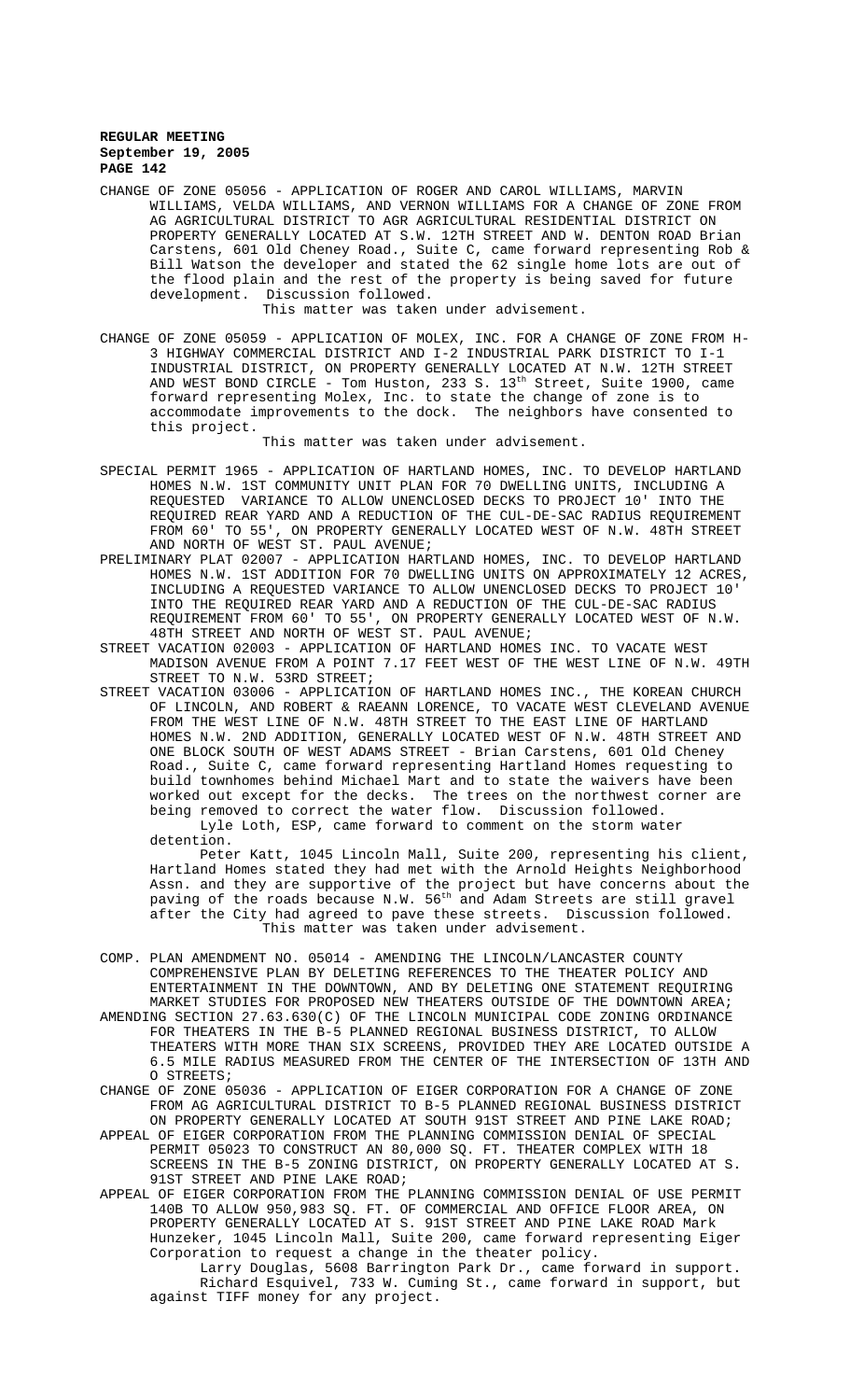Maurice Baker, 3259 Starr Street, President of Clinton Neighborhood Assn., came forward in opposition.

Carol Brown, 2201 Elba Cr., came forward in opposition. She is in support of a theater in North Lincoln. Discussion followed

Marty Miller, 6740 Leesburg Ct., came forward in opposition.

Polly McMullen, Executive Director of Downtown Lincoln Assn., came<br>d in opposition. Discussion followed. forward in opposition.

Don Wesely, no address given, came forward representing Douglas Theaters in opposition. Discussion followed.

Doug Lienemann, no address given, president of the Haymarket Development Corp., came forward in opposition.

Lisa Kelley, no address given, Downtown Neighborhood Assn., came forward in opposition.

Devon Seacrest, 2309 Lake Street, came forward in opposition. Discussion followed.

Travis Green, 4445 Hillside Street, owner/operator of DISH is in opposition.

William Carver, 2202 Washington Street, Near South Neighborhood Assn., came forward in opposition.

Deb Johnson, 7935 Amber Hill Road, President of Updowntowners and a business owner came forward in opposition,.

Richard Halvorsen, 6311 Inverness Rd., came forward in support. Keith Thompson, private consultant from Knoxville, TN hired by the City Planning Dept., came forward to state the results of his assessment being a mega-theater complex outside of the downtown would be a detriment to the vitality of downtown. Discussion followed.

Marvin Krout, Director of Planning Dept., came forward to state the history of this development. Discussion followed.

Mr. Hunzeker came forward for rebuttal. Discussion followed.

**TOOK BREAK 3:47 P.M. RECONVENED 4:04 P.M.**

APPROVING THE CREATION OF A JOINT PUBLIC AGENCY FOR THE CITY OF LINCOLN AND LANCASTER COUNTY TO PROVIDE FOR THE DESIGN, ACQUISITION OF LAND, AND CONSTRUCTION OF IMPROVEMENTS FOR THE RURAL TO URBAN ROADWAY TRANSITION STREETS PROGRAM (RUTS) AND THE DESIGN AND ACQUISITION OF LAND FOR THE EAST BELTWAY - Joe Rupp, Assistant City Attorney, came forward to state the need to create this agency before funding can be requested. Discussion followed.

This matter was taken under advisement.

AUTHORIZING THE USE OF THE PUBLIC RIGHT-OF-WAY BY THE TOOL HOUSE FOR USE OF THE NORTH 10 FEET OF PUBLIC RIGHT-OF-WAY AT 800 Q STREET FOR DISPLAY PURPOSES - Paul Arndt, 940 Old Cheney Road, came forward to request approval. Discussion followed.

Roger Figard, City Engineer, came forward to answer questions. Discussion followed.

This matter was taken under advisement.

APPEAL OF PRAIRIE HOMES FROM THE PLANNING COMMISSION CONDITIONAL APPROVAL OF PRELIMINARY PLAT NO. 05003, HIGHLAND VIEW ADDITION, CONDITION NO. 1.1.9 OF THE STAFF REPORT REQUIRING A FULL MEDIAN ON HIGHWAY 34 AT THE TEMPORARY ACCESS AND TO LABEL THE INTERSECTION AS RIGHT-IN, RIGHT-OUT ONLY, ON PROPERTY GENERALLY LOCATED WEST OF N.W. 12TH STREET BETWEEN HWY. 34 AND W. ALVO ROAD Peter Katt, 1045 Lincoln Mall, Suite 200, came forward representing Prairie Homes to request an approval of the appeal. Discussion followed.

Roger Figard, City Engineer, came forward to answer questions. Discussion followed.

Mr. Katt came forward for rebuttal.

This matter was taken under advisement.

ACCEPTING THE REPORT OF NEW AND PENDING CLAIMS AGAINST THE CITY AND APPROVING DISPOSITION OF CLAIMS SET FORTH FOR THE PERIOD OF AUGUST 16 - 31, 2005 - Glena Jacobs, 1501 N.  $22^{\text{nd}}$  Street, came forward to explain the reason for her claim and to request her denied claim be approved. Discussion followed.

Kent Imig, Risk Management Dept., came forward to answer questions. Discussion followed.

This matter was taken under advisement.

\*\* END OF PUBLIC HEARING \*\*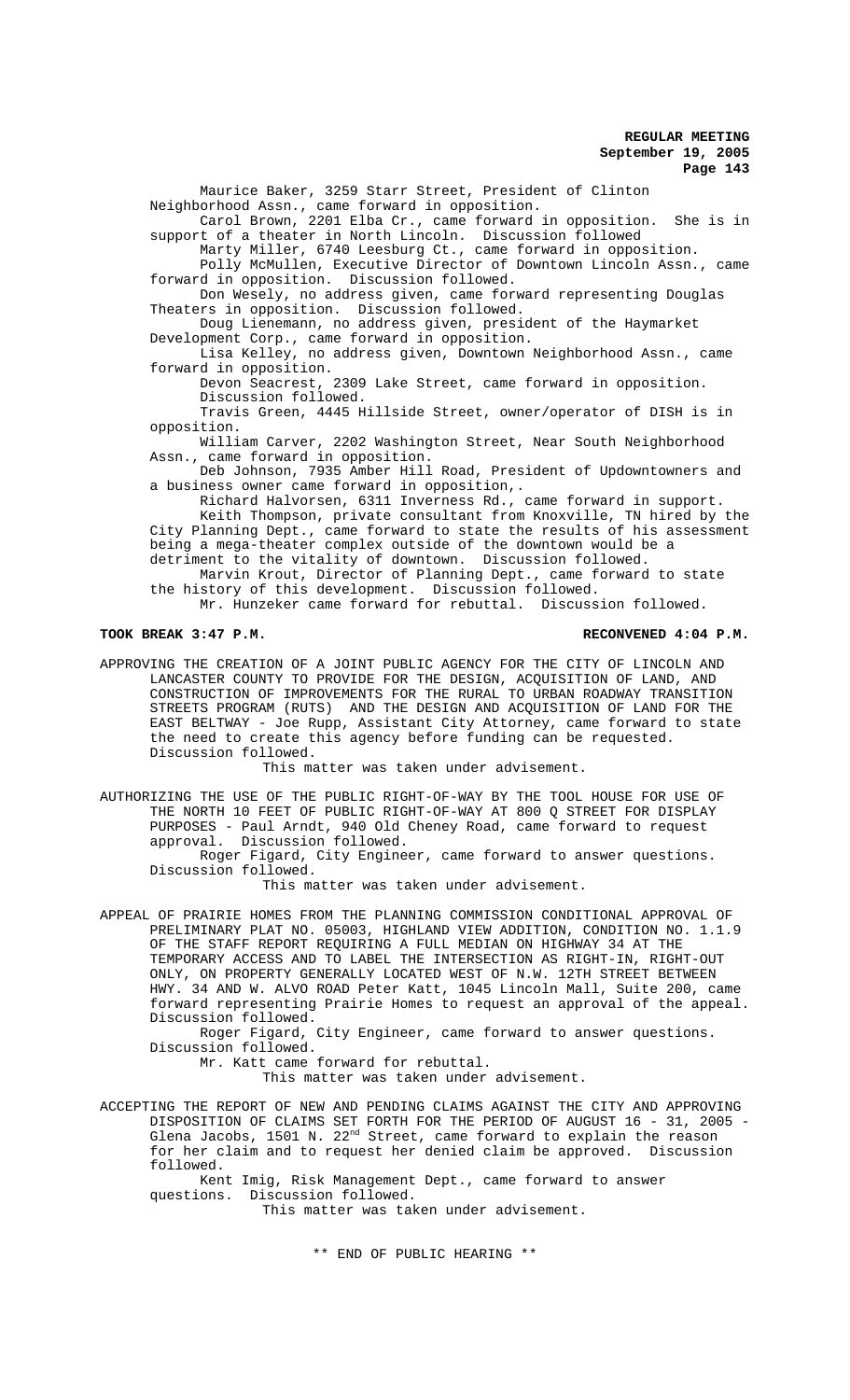### **MISCELLANEOUS BUSINESS - NONE**

# **COUNCIL ACTION**

#### **LIQUOR RESOLUTIONS**

APPLICATION FAT PAT'S PIZZA & SUBS INC. DBA PATTY'S PUB EAST TO EXPAND ITS LICENSED PREMISE BY THE ADDITION OF AN OUTSIDE AREA MEASURING APPROXIMATELY 12 FEET BY 30 FEET TO THE EAST AT 311 N. COTNER. (9/12/05 - PUBLIC HEARING CON'T. TO 9/19/05) - CLERK read the following resolution, introduced by Jon Camp, who moved its adoption for approval:<br>A-83534 BE IT RESOLVED by the City Council of the City of Lincoln, BE IT RESOLVED by the City Council of the City of Lincoln, Nebraska:

That after hearing duly had as required by law, consideration of the facts of this application, the Nebraska Liquor Control Act, and the pertinent City ordinances, the City Council recommends that the application of Fat Pat's Pizza & Subs Inc. dba Patty's Pub East to expand its licensed premises by the addition of an outside area measuring approximately 12 feet by 30 feet to the east of the presently licensed premises located at 311 N. Cotner Blvd., Lincoln, Nebraska, be approved with the condition that the premise compiles in every respect with all City and State regulations.

BE IT FURTHER RESOLVED that the City Clerk is directed to transmit a copy of this resolution to the Nebraska Liquor Control Commission. Introduced by Jon Camp

Seconded by Newman & carried by the following vote: AYES: Camp, Cook, Eschliman, Marvin, McRoy, Newman, Svoboda; NAYS: None.

MANAGER APPLICATION OF CHRISTY MCMAHAN FOR JACK'S BAR & GRILL AT 100 N. 8TH STREET - CLERK read the following resolution, introduced by Patte

Newman, who moved its adoption for approval:<br>A-83535 WHEREAS, Ogalala Enterprises d/b/a "Ja WHEREAS, Ogalala Enterprises d/b/a "Jack's Bar & Grill" located at 100 N. 8th Street, Lincoln, Nebraska has been approved for a Retail Class "C" liquor license, and now requests that Christy McMahan be named manager;

WHEREAS, Christy McMahan appears to be a fit and proper person to manage said business.

NOW, THEREFORE, BE IT RESOLVED by the City Council of the City of Lincoln, Nebraska:

That after hearing duly had as required by law, consideration of the facts of this application, the Nebraska Liquor Control Act, and the pertinent City ordinances, the City Council recommends that Christy McMahan be approved as manager of this business for said licensee. City Clerk is directed to transmit a copy of this resolution to the Nebraska Liquor Control Commission.

Introduced by Patte Newman Seconded by McRoy & carried by the following vote: AYES: Cook, Eschliman, Marvin, McRoy, Newman, Svoboda; NAYS: None; CONFLICT OF INTEREST: Camp.

MANAGER APPLICATION OF DANIEL HAUGLAND FOR BIG RED KENO SPORTS BAR & GRILL AT 955 WEST O STREET - CLERK read the following resolution, introduced by Jon Camp, who moved its adoption for approval:<br>A-83536 WHEREAS, Pickfair Entertainment Corp. d/

WHEREAS, Pickfair Entertainment Corp. d/b/a "Big Red Keno Sports Bar & Grill" located at 955 West O Street, Lincoln, Nebraska, has been approved for a Retail Class "CK" liquor license, and now requests that Daniel Haugland be named manager;

WHEREAS, Daniel Haugland appears to be a fit and proper person to manage said business.

NOW, THEREFORE, BE IT RESOLVED by the City Council of the City of Lincoln, Nebraska:

That after hearing duly had as required by law, consideration of the facts of this application, the Nebraska Liquor Control Act, and the pertinent City ordinances, the City Council recommends that Daniel Haugland be approved as manager of this business for said licensee. The City Clerk is directed to transmit a copy of this resolution to the Nebraska Liquor Control Commission.

Introduced by Jon Camp

Seconded by Newman & carried by the following vote: AYES: Camp, Cook, Eschliman, Marvin, McRoy, Newman, Svoboda; NAYS: None.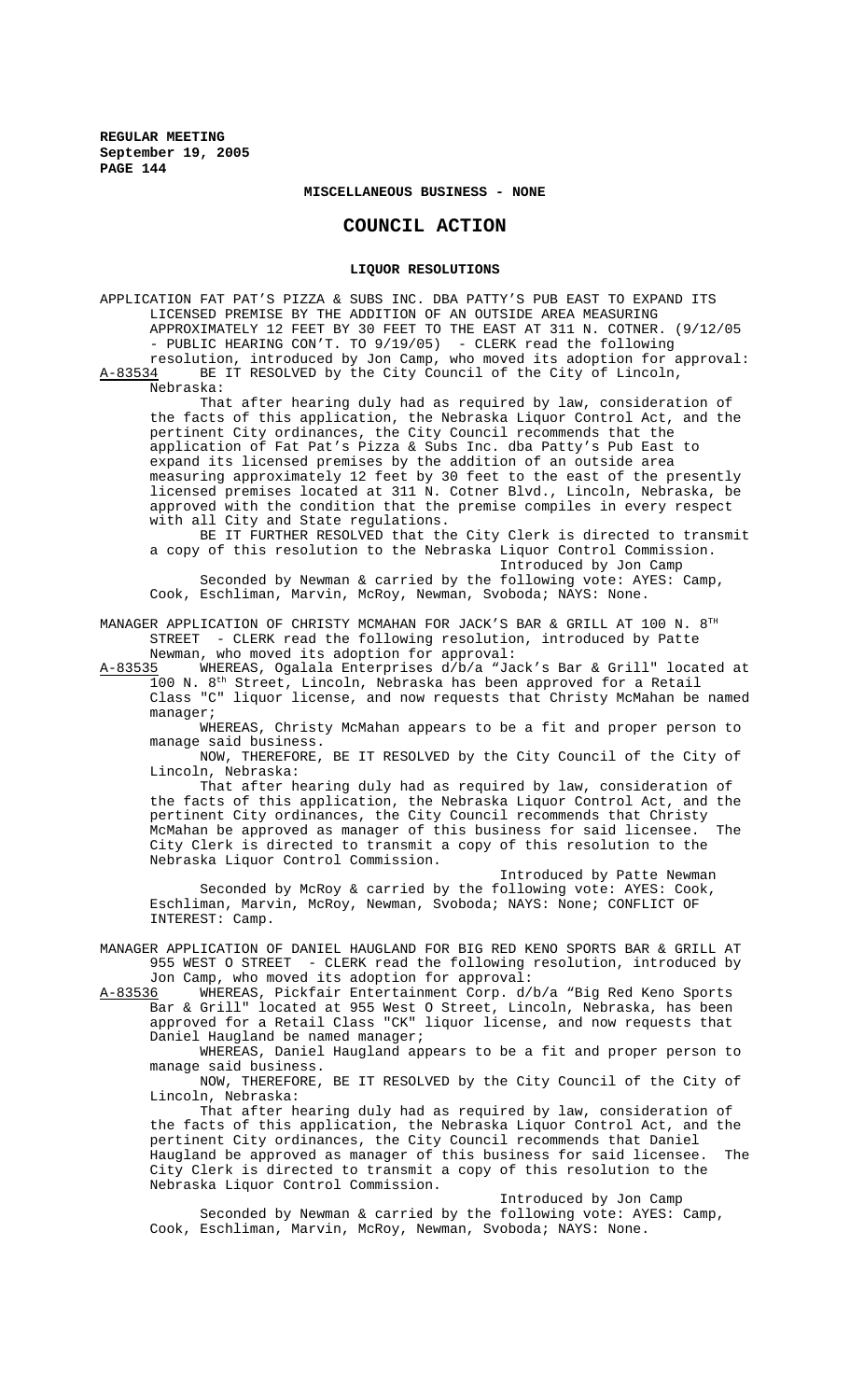APPLICATION OF JOSE S. RUIZ DBA SLAPSHOTZ BAR & GRILL FOR A LIQUOR CATERING LICENSE AT 1245 LIBRA DRIVE, SUITE 110 - CLERK read the following resolution, introduced by Jon Camp, who moved its adoption for approval:

A-83537 BE IT RESOLVED by the City Council of the City of Lincoln, Nebraska:

That after hearing duly had as required by law, consideration of the facts of this application, the Nebraska Liquor Control Act, and the pertinent City ordinance, the City Council recommends that the application of Jose S. Ruiz dba "Slapshotz Bar & Grill for the issuance of a Catering Permit to the existing liquor license, located at 1245 Libra Drive, Suite 110, Lincoln, Nebraska, be approved with the condition that the premise complies in every respect with all city and state regulations.

BE IT FURTHER RESOLVED that a copy of this resolution be transmitted by the City Clerk to the Nebraska Liquor Control Commission. Introduced by Jon Camp

Seconded by Newman & carried by the following vote: AYES: Camp, Cook, Eschliman, Marvin, McRoy, Newman, Svoboda; NAYS: None.

APPLICATION OF KATCH LLC DBA LUCKIE'S LOUNGE TO EXPAND ITS LICENSED PREMISES BY THE ADDITION OF AN OUTSIDE AREA MEASURING APPROXIMATELY 130 FEET BY 150 FEET TO THE NORTH AT 1101 WEST BOND STREET - CLERK read the following resolution, introduced by Jon Camp, who moved its adoption for approval:<br>A-83538 BE

BE IT RESOLVED by the City Council of the City of Lincoln, Nebraska:

That after hearing duly had as required by law, consideration of the facts of this application, the Nebraska Liquor Control Act, and the pertinent City ordinances, the City Council recommends that the application of Katch LLC dba Luckie's Lounge to expand its licensed premises by the addition of an outside area measuring approximately 130 feet by 150 feet to the north of the presently licensed premises located at 1101 West Bond Street, Lincoln, Nebraska, be approved with the condition that the premise complies in every respect with all City and State regulations.

BE IT FURTHER RESOLVED that the City Clerk is directed to transmit a copy of this resolution to the Nebraska Liquor Control Commission. Introduced by Jon Camp

Seconded by Newman & carried by the following vote: AYES: Camp, Cook, Eschliman, Marvin, McRoy, Newman, Svoboda; NAYS: None.

APPLICATION OF U.N.C.-R, INC. DBA UNCLE RON'S FOR A CLASS C LIQUOR LICENSE AT 340 CORNHUSKER HIGHWAY - CLERK read the following resolution, introduced by Jon Camp, who moved its adoption for approval:<br>A-83539 BE IT RESOLVED by the City Council of the C

BE IT RESOLVED by the City Council of the City of Lincoln, Nebraska:

That after hearing duly had as required by law, consideration of the facts of this application, the Nebraska Liquor Control Act, and the pertinent City ordinances, the City Council recommends that the application of U.N.C.-R, Inc. dba Uncle Ron's for a Class "C" liquor license at 340 Cornhusker Highway, Lincoln, Nebraska, for the license period ending October 31, 2005, be approved with the condition that the premise complies in every respect with all city and state regulations. The City Clerk is directed to transmit a copy of this resolution to the Nebraska Liquor Control Commission.

Introduced by Jon Camp

Seconded by Newman & carried by the following vote: AYES: Camp, Cook, Eschliman, Marvin, McRoy, Newman, Svoboda; NAYS: None.

MANAGER APPLICATION OF RONALD TEGTMEIER FOR U.N.C.-R, INC. DBA UNCLE RON'S AT 340 CORNHUSKER HIGHWAY - CLERK read the following resolution, introduced by Jon Camp, who moved its adoption for approval:

A-83540 WHEREAS, U.N.C.-R. Inc. Dba Uncle Ron's located at 340 Cornhusker Highway, Lincoln, Nebraska, has been approved for a Retail Class "C"

liquor license, and now requests that Ronald Tegtmeier be named manager; WHEREAS, Ronald Tegtmeier appears to be a fit and proper person to manage said business.

NOW, THEREFORE, BE IT RESOLVED by the City Council of the City of Lincoln, Nebraska: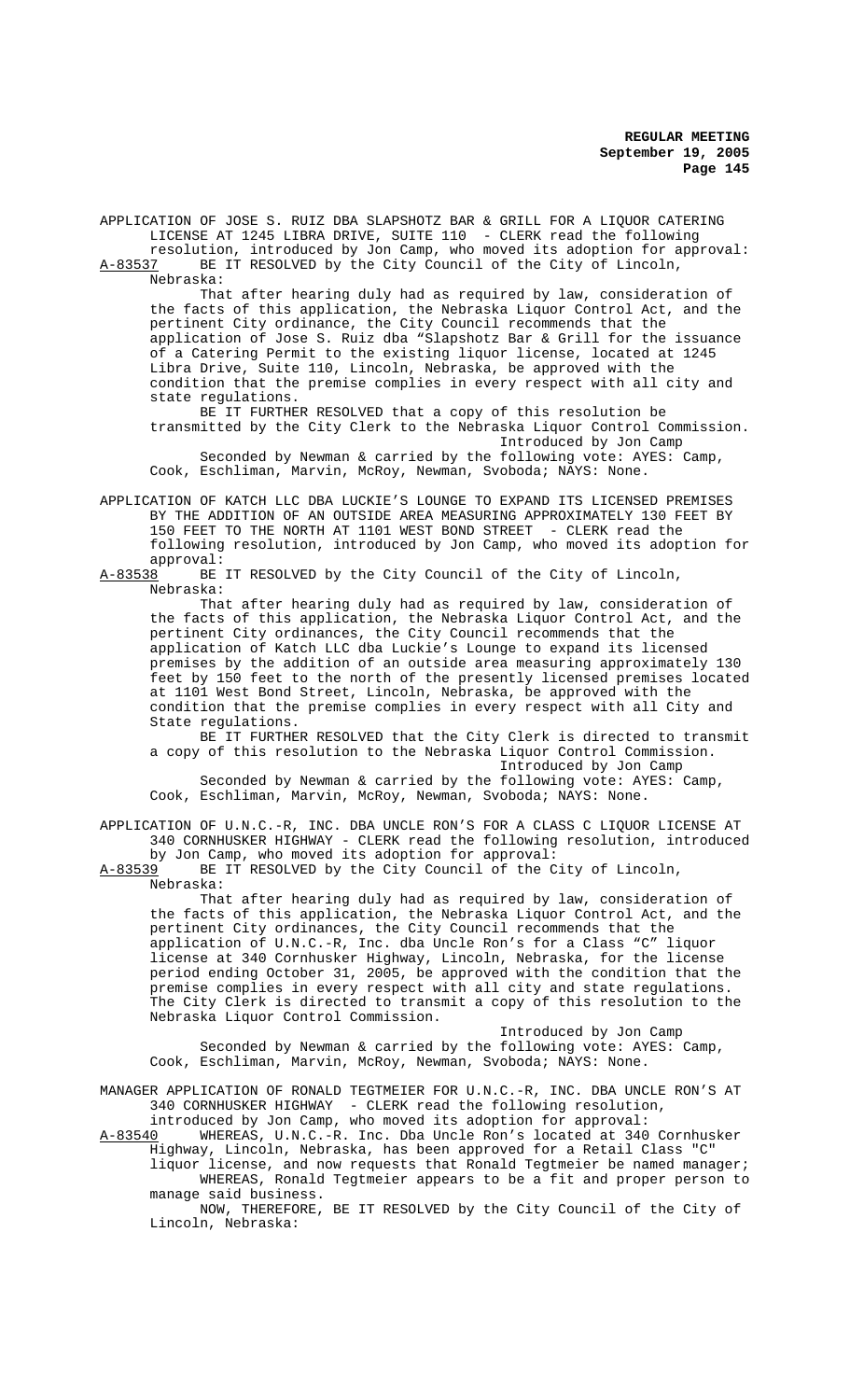> That after hearing duly had as required by law, consideration of the facts of this application, the Nebraska Liquor Control Act, and the pertinent City ordinances, the City Council recommends that Ronald Tegtmeier be approved as manager of this business for said licensee. The City Clerk is directed to transmit a copy of this resolution to the Nebraska Liquor Control Commission.

Introduced by Jon Camp Seconded by Newman & carried by the following vote: AYES: Camp, Cook, Eschliman, Marvin, McRoy, Newman, Svoboda; NAYS: None.

### ORDINANCES - 2<sup>ND</sup> READING & RESOLUTIONS

- APPROVING A LEASE AGREEMENT BETWEEN THE CITY AND THE 3 AMIGOS PROPERTIES FOR A LEASE OF SPACE FOR A THREE-YEAR TERM FOR USE BY THE LINCOLN POLICE DEPARTMENT - CLERK read an ordinance, introduced by Jonathan Cook, accepting and approving a Lease Agreement between The 3 Amigos Properties, LLC and the City of Lincoln for a lease of space for a term of November 1, 2005 through October 31, 2008, for use by the Lincoln Police Department, the second time.
- CHANGE OF ZONE 05049 APPLICATION OF ASPEN FOR A CHANGE OF ZONE FROM O-3 OFFICE PARK DISTRICT TO B-2 PLANNED NEIGHBORHOOD BUSINESS DISTRICT ON PROPERTY GENERALLY LOCATED AT RED ROCK LANE AND S. 56TH STREET. (RELATED ITEMS: 05-137, 05-138) (ACTION DATE: 9/26/05) - CLERK read an ordinance, introduced by Jonathan Cook, amending the Lincoln Zoning District Maps attached to and made a part of Title 27 of the Lincoln Municipal Code, as provided by Section 27.05.020 of the Lincoln Municipal Code, by changing the boundaries of the districts established and shown thereon, the second time.
- USE PERMIT 97A APPLICATION OF ASPEN TO AMEND THE USE PERMIT TO CHANGE THE LAND USE TABLE AND REQUEST A WAIVER TO THE FRONT YARD SETBACK ON PROPERTY GENERALLY LOCATED AT RED ROCK LANE AND S. 56TH STREET. (RELATED ITEMS: 05-137, 05-138) (ACTION DATE: 9/26/05).
- CHANGE OF ZONE 05056 APPLICATION OF ROGER AND CAROL WILLIAMS, MARVIN WILLIAMS, VELDA WILLIAMS, AND VERNON WILLIAMS FOR A CHANGE OF ZONE FROM AG AGRICULTURAL DISTRICT TO AGR AGRICULTURAL RESIDENTIAL DISTRICT ON PROPERTY GENERALLY LOCATED AT S.W. 12TH STREET AND W. DENTON ROAD - CLERK read an ordinance, introduced by Jonathan Cook, amending the Lincoln Zoning District Maps attached to and made a part of Title 27 of the Lincoln Municipal Code, as provided by Section 27.05.020 of the Lincoln Municipal Code, by changing the boundaries of the districts established and shown thereon, the second time.
- CHANGE OF ZONE 05059 APPLICATION OF MOLEX, INC. FOR A CHANGE OF ZONE FROM H- HIGHWAY COMMERCIAL DISTRICT AND I-2 INDUSTRIAL PARK DISTRICT TO I-1 INDUSTRIAL DISTRICT, ON PROPERTY GENERALLY LOCATED AT N.W. 12TH STREET AND WEST BOND CIRCLE - CLERK read an ordinance, introduced by Jonathan Cook, amending the Lincoln Zoning District Maps attached to and made a part of Title 27 of the Lincoln Municipal Code, as provided by Section 27.05.020 of the Lincoln Municipal Code, by changing the boundaries of the districts established and shown thereon, the second time.
- SPECIAL PERMIT 1965 APPLICATION OF HARTLAND HOMES, INC. TO DEVELOP HARTLAND HOMES N.W. 1ST COMMUNITY UNIT PLAN FOR 70 DWELLING UNITS, INCLUDING A REQUESTED VARIANCE TO ALLOW UNENCLOSED DECKS TO PROJECT 10' INTO THE REQUIRED REAR YARD AND A REDUCTION OF THE CUL-DE-SAC RADIUS REQUIREMENT FROM 60' TO 55', ON PROPERTY GENERALLY LOCATED WEST OF N.W. 48TH STREET AND NORTH OF WEST ST. PAUL AVENUE. (RELATED ITEMS: 05R-169, 05R-170, 05- 96, 05-97) (ACTION DATE: 9/19/05).
- PRELIMINARY PLAT 02007 APPLICATION HARTLAND HOMES, INC. TO DEVELOP HARTLAND HOMES N.W. 1ST ADDITION FOR 70 DWELLING UNITS ON APPROXIMATELY 12 ACRES, INCLUDING A REQUESTED VARIANCE TO ALLOW UNENCLOSED DECKS TO PROJECT 10' INTO THE REQUIRED REAR YARD AND A REDUCTION OF THE CUL-DE-SAC RADIUS REQUIREMENT FROM 60' TO 55', ON PROPERTY GENERALLY LOCATED WEST OF N.W. 48TH STREET AND NORTH OF WEST ST. PAUL AVENUE. (RELATED ITEMS: 05R-169, 05R-170, 05-96, 05-97) (ACTION DATE: 9/19/05).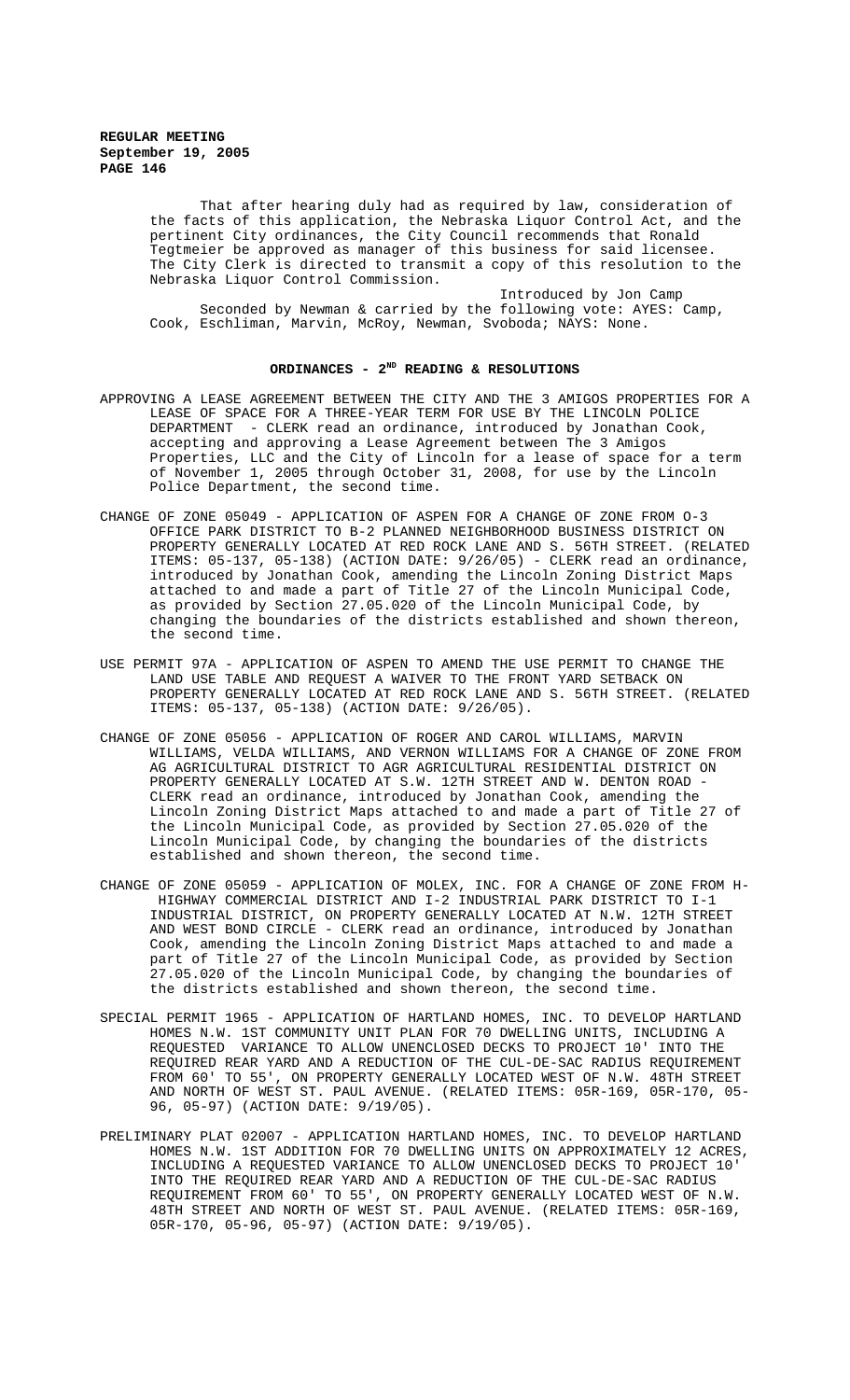- STREET VACATION 02003 APPLICATION OF HARTLAND HOMES INC. TO VACATE WEST MADISON AVENUE FROM A POINT 7.17 FEET WEST OF THE WEST LINE OF N.W. 49TH<br>STREET TO N.W. 53RD STREET. (RELATED ITEMS: 05R-169, 05R-170, 05-96, STREET TO N.W. 53RD STREET. (RELATED ITEMS: 05R-169, 05R-170, 05-96, 05-97) (ACTION DATE: 9/19/05) - CLERK read an ordinance, introduced by Jon Camp, vacating W. Madison Avenue from a point 7.17 feet west of the west line of N.W. 49<sup>th</sup> Street to the east line of N.W. 53<sup>rd</sup> Street, and retaining title thereto in the City of Lincoln, Lancaster County, Nebraska, the second time.
- STREET VACATION 03006 APPLICATION OF HARTLAND HOMES INC., THE KOREAN CHURCH OF LINCOLN, AND ROBERT & RAEANN LORENCE, TO VACATE WEST CLEVELAND AVENUE FROM THE WEST LINE OF N.W. 48TH STREET TO THE EAST LINE OF HARTLAND HOMES N.W. 2ND ADDITION, GENERALLY LOCATED WEST OF N.W. 48TH STREET AND ONE BLOCK SOUTH OF WEST ADAMS STREET. (RELATED ITEMS: 05R-169, 05R-170, 05-96, 05-97) (ACTION DATE: 9/19/05) - CLERK read an ordinance, introduced by Jon Camp, vacating West Cleveland Avenue from the west line of Lot 2, Block 5, Airport Heights to the east line of Hartland Homes N.W. 3rd Addition, and retaining title thereto in the City of Lincoln, Lancaster County, Nebraska, the second time.
- COMP. PLAN AMENDMENT NO. 05014 AMENDING THE LINCOLN/LANCASTER COUNTY COMPREHENSIVE PLAN BY DELETING REFERENCES TO THE THEATER POLICY AND ENTERTAINMENT IN THE DOWNTOWN, AND BY DELETING ONE STATEMENT REQUIRING MARKET STUDIES FOR PROPOSED NEW THEATERS OUTSIDE OF THE DOWNTOWN AREA. (IN CONNECTION W/05-85, 05-86, 05R-135, 05R-136) (ACTION DATE: 7/11/05) (6/20/05 - PLACED ON PENDING TO 7/25/05 WITH P.H.) (7/11/05 - PENDING TO 8/29/05 W/P.H.) ( 8/15/05 - PUBLIC HEARING CON'T TO 9/12/05) (8/22/05 - PLACED ON PENDING TO 9/19/05 W/PUBLIC HEARING).
- AMENDING SECTION 27.63.630(C) OF THE LINCOLN MUNICIPAL CODE ZONING ORDINANCE FOR THEATERS IN THE B-5 PLANNED REGIONAL BUSINESS DISTRICT, TO ALLOW THEATERS WITH MORE THAN SIX SCREENS, PROVIDED THEY ARE LOCATED OUTSIDE A 6.5 MILE RADIUS MEASURED FROM THE CENTER OF THE INTERSECTION OF 13TH AND O STREETS. (IN CONNECTION W/05-86, 05R-134, 05R-135, 05R-136) (6/20/05 - PLACED ON PENDING TO 7/25/05 WITH P.H.) (7/11/05 - PENDING TO 8/29/05 W/P.H.) ( 8/15/05 - PUBLIC HEARING CON'T. TO 9/12/05) (8/22/05 - PLACED ON PENDING TO 9/19/05 W/PUBLIC HEARING) - CLERK read an ordinance, introduced by Dan Marvin, amending Section 27.63.630 of the Lincoln Municipal Code relating to theaters as a special permitted use in the B-5 Planned Regional Business District to allow theaters with more than six screens, provided they are located outside a 6.5 mile radius measured from the center of the intersection of 13<sup>th</sup> and 0 Streets; and repealing Section 27.63.630 of the Lincoln Municipal Code as hitherto existing, the second time.
- CHANGE OF ZONE 05036 APPLICATION OF EIGER CORPORATION FOR A CHANGE OF ZONE FROM AG AGRICULTURAL DISTRICT TO B-5 PLANNED REGIONAL BUSINESS DISTRICT ON PROPERTY GENERALLY LOCATED AT SOUTH 91ST STREET AND PINE LAKE ROAD. (IN CONNECTION W/05R-134, 05-85, 05-86, 05R-135, 05R-136) (6/20/05 - PLACED ON PENDING TO 7/25/05 WITH P.H.) (7/11/05 - PENDING TO 8/29<br>W/P.H.) (8/15/05 - PUBLIC HEARING CON'T . TO 9/12/05) (8/22/05  $W/P.H.$ ) (  $8/15/05$  - PUBLIC HEARING CON'T. PLACED ON PENDING TO 9/19/05 W/PUBLIC HEARING) - CLERK read an ordinance, introduced by Dan Marvin, amending the Lincoln Zoning District Maps attached to and made a part of Title 27 of the Lincoln Municipal Code, as provided by Section 27.05.020 of the Lincoln Municipal Code, by changing the boundaries of the districts established and shown thereon, the second time.
- APPEAL OF EIGER CORPORATION FROM THE PLANNING COMMISSION DENIAL OF SPECIAL PERMIT 05023 TO CONSTRUCT AN 80,000 SQ. FT. THEATER COMPLEX WITH 18 SCREENS IN THE B-5 ZONING DISTRICT, ON PROPERTY GENERALLY LOCATED AT S. 91ST STREET AND PINE LAKE ROAD. (IN CONNECTION W/05R-134, 05-85, 05-86, 05R-136) (ACTION DATE: 7/11/05) (6/20/05 - PLACED ON PENDING TO 7/25/05 WITH P.H.) (7/11/05 - PENDING TO 8/29/05 W/P.H.) (8/15/05 - PUBLIC<br>HEARING CON'T . TO 9/12/05) (8/22/05 - PLACED ON PENDING TO 9/19/0 TO 9/12/05) (8/22/05 - PLACED ON PENDING TO 9/19/05 W/PUBLIC HEARING)
- APPEAL OF EIGER CORPORATION FROM THE PLANNING COMMISSION DENIAL OF USE PERMIT 140B TO ALLOW 950,983 SQ. FT. OF COMMERCIAL AND OFFICE FLOOR AREA, ON PROPERTY GENERALLY LOCATED AT S. 91ST STREET AND PINE LAKE ROAD.(IN CONNECTION W/05R-134, 05R-135, 05-85, 05-86) (ACTION DATE: 7/11/05) (6/20/05 - PLACED ON PENDING TO 7/25/05 WITH P.H.) (7/11/05 - PENDING TO 8/29/05 W/P.H.) 8/15/05 - PUBLIC HEARING CON'T. TO 9/12/05) (8/22/05 - PLACED ON PENDING TO 9/19/05 W/PUBLIC HEARING)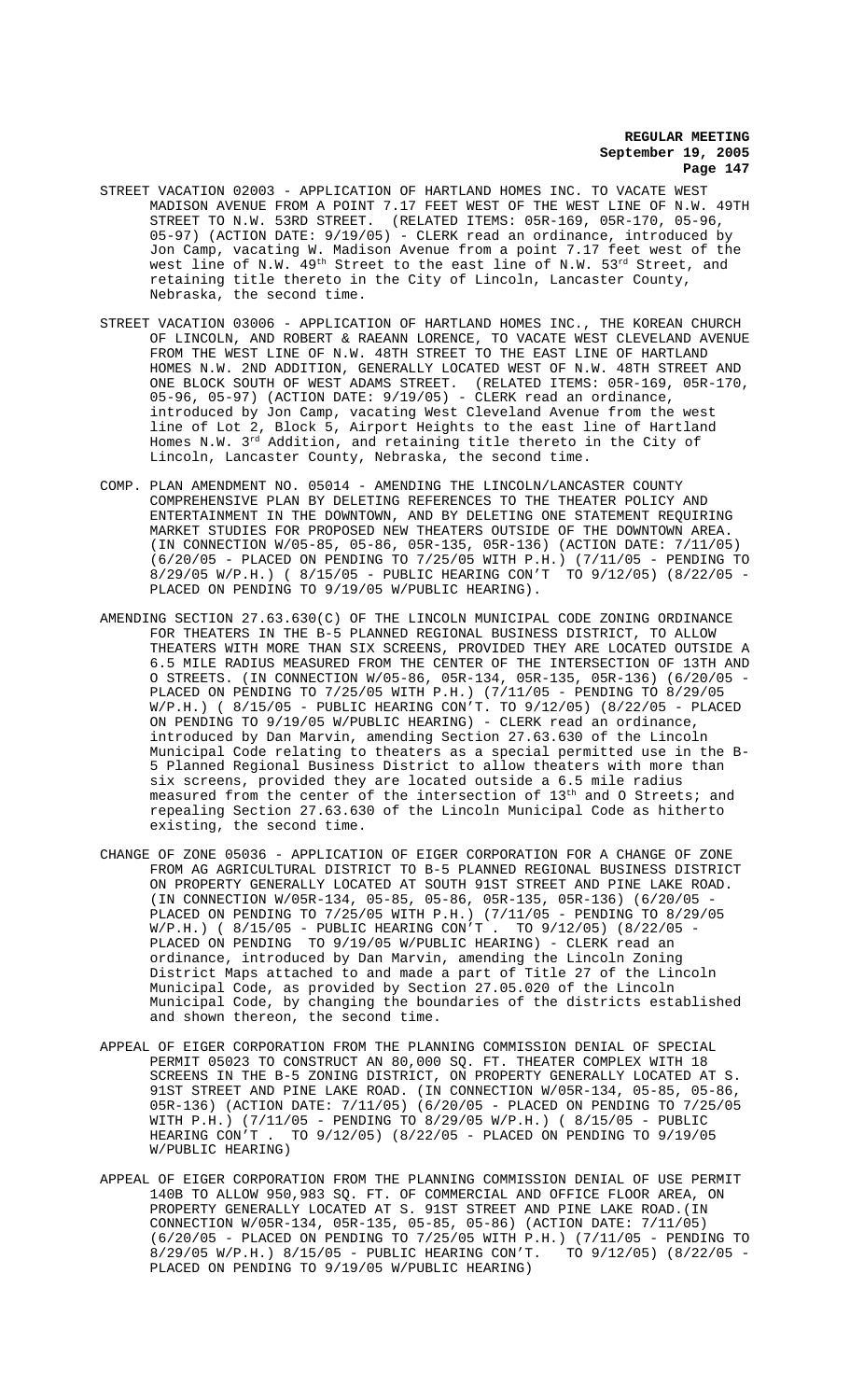#### **RESOLUTIONS**

APPROVING THE CREATION OF A JOINT PUBLIC AGENCY FOR THE CITY OF LINCOLN AND LANCASTER COUNTY TO PROVIDE FOR THE DESIGN, ACQUISITION OF LAND, AND CONSTRUCTION OF IMPROVEMENTS FOR THE RURAL TO URBAN ROADWAY TRANSITION STREETS PROGRAM (RUTS) AND THE DESIGN AND ACQUISITION OF LAND FOR THE EAST BELTWAY - CLERK read the following resolution, introduced by Jonathan Cook, who moved its adoption:

A-83541 BE IT RESOLVED by the City Council of the City of Lincoln, Nebraska:

That there exists a need for the creation of a Joint Public Agency as provided for in the Joint Public Agency Act, *Neb. Rev. Stat.* §§13- 2501 through 13-2550 (2004 Cum. Supp.). The public agencies initially participating in the Joint Public Agency shall be the County of Lancaster, Nebraska and the City of Lincoln, Nebraska. The Joint Public Agency is being created to provide for the design, acquisition of land, and construction of improvements for the Rural to Urban Roadway Transition Streets Program (RUTS) and the design and acquisition of land for the East Beltway.

Introduced by Jonathan Cook Seconded by Marvin & carried by the following vote: AYES: Camp, Cook, Eschliman, Marvin, McRoy, Newman, Svoboda; NAYS: None.

APPOINTING LETICIA MEZA-CASARIN TO THE LINCOLN-LANCASTER WOMEN'S COMMISSION FOR A TWO-YEAR TERM EXPIRING MARCH 1, 2007 - CLERK read the following resolution, introduced by Jonathan Cook, who moved its adoption:

A-83542 BE IT RESOLVED by the City Council of the City of Lincoln, Nebraska:

That the appointment of Leticia Meza-Casarin to the Lincoln-Lancaster Women's Commission for a two-year term expiring March 1, 2007 is hereby approved.

Introduced by Jonathan Cook Seconded by Newman & carried by the following vote: AYES: Camp, Cook, Eschliman, Marvin, McRoy, Newman, Svoboda; NAYS: None.

AUTHORIZING THE USE OF THE PUBLIC RIGHT-OF-WAY BY THE TOOL HOUSE FOR USE OF THE NORTH 10 FEET OF PUBLIC RIGHT-OF-WAY AT 800 Q STREET FOR DISPLAY PURPOSES - PRIOR to reading:

CAMP Moved to amend Bill No. 05R-217 by deleting paragraph 3 on page 1. Seconded by McRoy & carried by the following vote: AYES: Camp, Cook, Eschliman, Marvin, McRoy, Newman, Svoboda; NAYS: None.

CLERK Read the following resolution, introduced by Jon Camp, who moved its adoption:<br>A-83543 WHEREAS

WHEREAS, The Tool House has submitted an application for a permit to use the north 10 feet of the public right-of-way on property generally located at 800 Q Street for display purposes; and

WHEREAS, said applicant has submitted a letter of application and a site plan which are attached hereto, marked as Exhibit "A" and Exhibit "B" respectively, and made a part of this resolution by reference, to use the public right-of-way as above described; and

WHEREAS, said applicant has complied with all of the provisions of Chapter 14.54 of the Lincoln Municipal Code pertaining to such use. NOW, THEREFORE, BE IT RESOLVED by the City Council of the City of Lincoln, Nebraska:

That the application aforesaid of The Tool House to use the north 10 feet of the public right-of-way at 800 Q Street for display of products for sale only, be granted as a privilege only by virtue of and subject to strict compliance with the site plan, the letter of application, and the following terms and conditions:

1. That the permission herein granted is granted as a privilege only, and is subject to all the terms and conditions of Chapter 14.54 of the Lincoln Municipal Code including those provisions relating to the posting of a continuing bond in the amount of \$5,000, the filing of a certificate of insurance with a minimum combined single limit of \$500,000.00 aggregate for any one occurrence, and the payment of the annual fee for the use of the surface of the public right-of-way fixed at ten percent of the square foot value of the lot directly abutting such use multiplied by the square footage of the use of the space.

2. That said use shall be in full accordance with the aforesaid application, the revised site plan approved by the Director of Public Works & Utilities, and with all applicable City ordinances and regulations.<br>3.

The permission granted under this resolution shall not extend to the following time period: Beginning at 1:00 a.m. the day of any University of Nebraska football game and continuing through 6:30 a.m. the following day, and beginning at 1:00 a.m. the day of any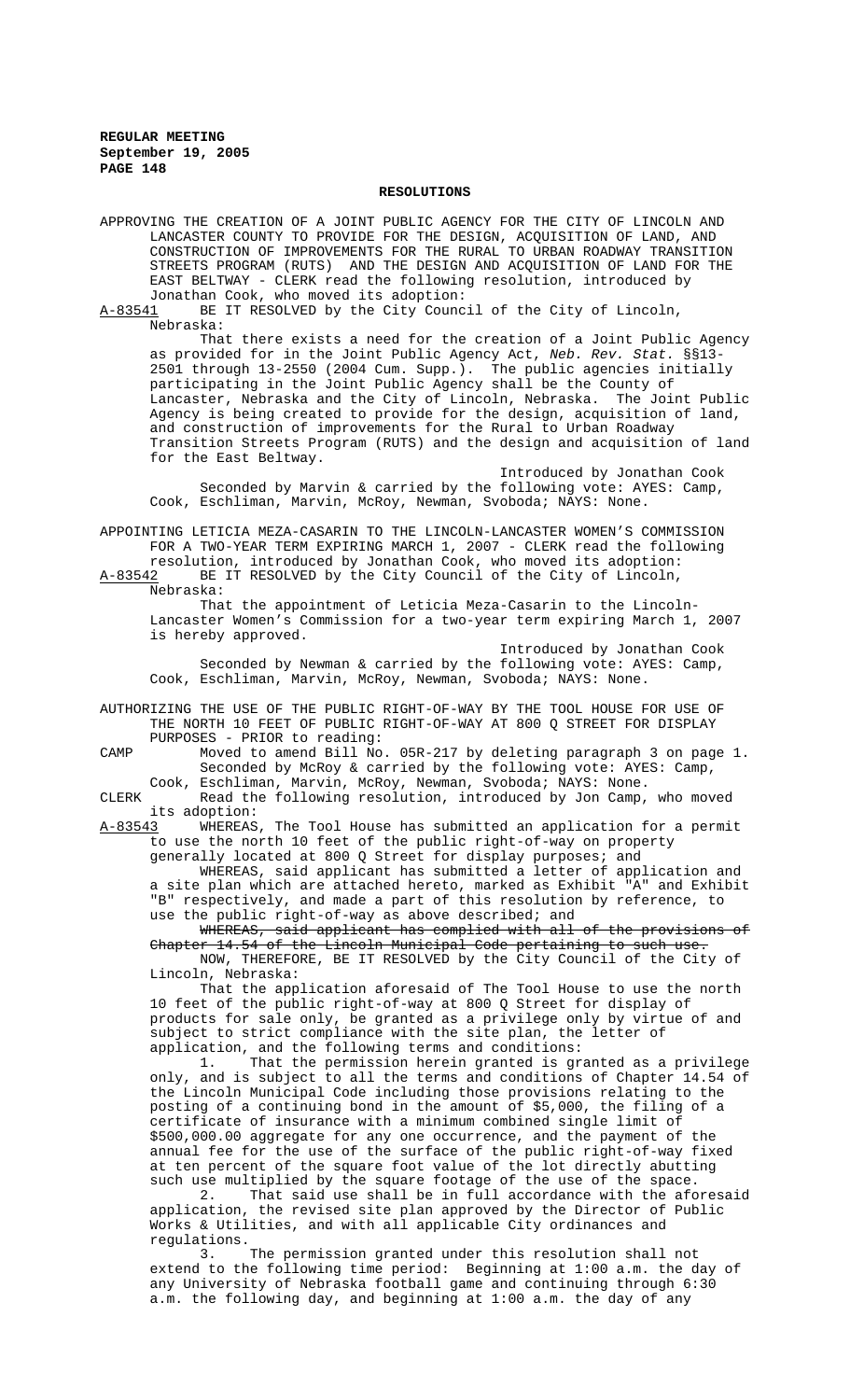special event in the Haymarket Area as determined by the Public Works & Utilities Director and continuing through 6:30 a.m. the day after such special event terminates. In such case the applicant shall remove all items, objects or displays from the area of the application and return the space to its original condition.<br>4. That the applicant, its

That the applicant, its heirs, successors or assigns shall save and keep the City free and harmless from any and all loss or damages or claims for damages arising from or out of the use of the public way requested herein.

5. That all work done under the authority of this resolution shall be subject to the inspection and approval of the Director of Public Works and Utilities of the City of Lincoln.<br>6. That the use of the public way herein

That the use of the public way herein granted and the terms and conditions of this resolution shall be binding and obligatory upon the above-named applicant, and its heirs, successors and assigns.

7. That within thirty (30) days from the adoption of this 7. That within thirty (30) days from the adoption of this resolution, and before commencing any construction under the provisions hereof, the above-named applicant shall file an unqualified written acceptance of all the terms and conditions of this resolution with the City Clerk. Failure to do so will be considered a rejection hereof and all privileges and authorities hereunder granted shall thereupon automatically terminate.

Introduced by Jon Camp Seconded by McRoy & carried by the following vote: AYES: Camp, Cook, Eschliman, Marvin, McRoy, Newman, Svoboda; NAYS: None.

APPEAL OF PRAIRIE HOMES FROM THE PLANNING COMMISSION CONDITIONAL APPROVAL OF PRELIMINARY PLAT NO. 05003, HIGHLAND VIEW ADDITION, CONDITION NO. 1.1.9 OF THE STAFF REPORT REQUIRING A FULL MEDIAN ON HIGHWAY 34 AT THE TEMPORARY ACCESS AND TO LABEL THE INTERSECTION AS RIGHT-IN, RIGHT-OUT ONLY, ON PROPERTY GENERALLY LOCATED WEST OF N.W. 12TH STREET BETWEEN HWY. 34 AND W. ALVO ROAD - CLERK read the following resolution, introduced by Jon Camp, who moved its adoption:

A-83544 WHEREAS, Prairie Homes has submitted for approval by the Lincoln City - Lancaster County Planning Commission, the preliminary plat of Highland View Addition, generally located west of N.W. 12th Street between Highway 34 and W. Alvo Road; and

WHEREAS, the Lincoln City-Lancaster County Planning Commission held a public hearing on August 17, 2005 and adopted Resolution No. PC-00945 which conditionally approved Preliminary Plat No. 05003; and

WHEREAS, applicant has appealed the action of the Lincoln City-Lancaster County Planning Commission and is requesting the elimination of condition 1.i. (condition 1.1.9 in the staff report) to the preliminary plat which requires revisions to the preliminary plat to show a full median on Highway 34 at the temporary access and to label the access as right-in-out only; and

WHEREAS, inclusion of condition 1.i. in the conditional approval of the Highland View Preliminary Plat by the Lincoln City - Lancaster County Planning Commission should be reversed.

NOW, THEREFORE, BE IT RESOLVED by the City Council of the City of Lincoln, Nebraska:

The preliminary plat of Highland View Addition as approved, subject to the terms and conditions of Resolution No. PC-00945 which is attached hereto marked as Exhibit A and made a part of this resolution as though fully set forth verbatim, is hereby modified by deleting condition 1.i.

Introduced by Jon Camp Seconded by McRoy & carried by the following vote: AYES: Camp, Eschliman, Marvin, McRoy, Svoboda; NAYS: Cook, Newman.

ACCEPTING THE REPORT OF NEW AND PENDING CLAIMS AGAINST THE CITY AND APPROVING DISPOSITION OF CLAIMS SET FORTH FOR THE PERIOD OF AUGUST 16 - 31, 2005 - CLERK read the following resolution, introduced by Jonathan Cook, who

moved its adoption:<br>A-83545 BE IT RESOLVE BE IT RESOLVED by the City Council of the City of Lincoln, Nebraska:

That the claims listed in the attached report, marked as Exhibit "A", dated September 1, 2005, of various new and pending tort claims filed against the City of Lincoln with the Office of the City Attorney or the Office of the City Clerk, as well as claims which have been disposed of, are hereby received as required by <u>Neb. Rev. Stat.</u> § 13-905 (Reissue 1997). The dispositions of claims by the Office of the City Attorney, as shown by the attached report, are hereby approved: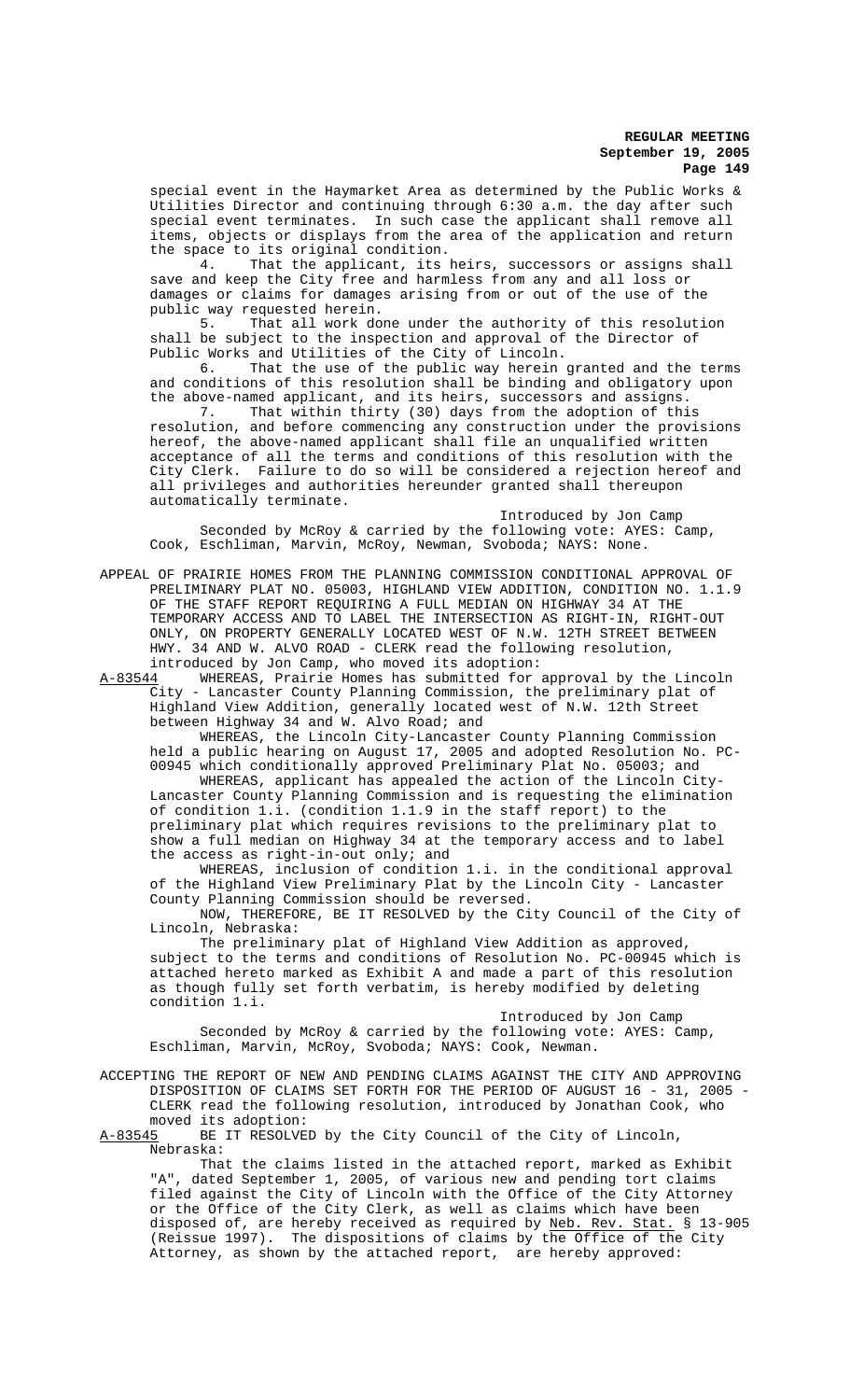| DENIED                        |          |                  | ALLOWED OR SETTLED |
|-------------------------------|----------|------------------|--------------------|
| Prairie Homebuilders, Inc. \$ | 105.00   | Robin Synhorst   | Property Returned  |
| Patricia Giese                | 668.74   | Colin Schumacher | \$811.28           |
| Timothy Meints                | NAS*     | Joe Wilcox       | 1,101.19           |
| State Farm Insurance Co.      |          | Stacey Ault      | 476.10             |
| (Claim No. 27-7708-188)       | 3,575.73 | Jennifer Hurley  | 500.00             |
| Glena Jacobs                  | 984.88   |                  |                    |
| John Lowe                     | NAS*     |                  |                    |
| * No Amount Specified         |          |                  |                    |

The City Attorney is hereby directed to mail to the various claimants listed herein a copy of this resolution which shows the final disposition of their claim.

Introduced by Jonathan Cook Seconded by Marvin & carried by the following vote: AYES: Camp, Cook, Eschliman, Marvin, McRoy, Newman, Svoboda; NAYS: None.

### **PETITIONS AND COMMUNICATIONS**

REPORT OF UNL MICROBIOLOGIST FOR WATER TESTING FOR THE MONTH OF AUGUST 2005 -CLERK presented said report which was placed on file in the Office of the City Clerk. **(35-01)**

THE FOLLOWING HAVE BEEN REFERRED TO THE PLANNING DEPT.:

Change of Zone 05065 - Requested by City Law Dept. at the request of Jonathan Cook to amend Title 27 of the LMC relating to the Zoning Ordinance by amending Sec. 27.27.080, 27.28.090, 27.31.100, 27.37.070, 27.51.100, 27.57.180, 27.63.025 & 27.82.110 to modify the City Council's action on a matter appealed to the City Council Change of Zone 05070 - App. of Public Works Director to amend Chapter 27.52 of the LMC relating to Flood Regulations for the Existing Urban area and to amend Sections 27.52.010, 27.52.020, 27.52.030, 27.52.040, & 27.52.050. Also, Amending Chapter 27.53 relating to Flood Regulations for New Growth areas and Sections 27.53.030. Special Permit 2022A - App. of J & D Leasing, Inc. and Jim Williamson for an amendment to allow an additional ground sign on property located at the NE corner of S. 27<sup>th</sup> St. & Yankee Hill Rd. Special Permit 05045 - App of Jason Robinson for the expansion of a nonstandard dwelling unit into the front yard setback on property located at  $1404$  N.  $67<sup>th</sup>$  Street. Special Permit 05046 - App. of Lighthouse for a nonprofit educational philanthropic institution on property located at 2601 N St., 2615 N St., 220 S. 26th St., all connected.

#### **REPORTS OF CITY OFFICERS**

CLERK'S LETTER AND MAYOR'S APPROVAL OF ORDINANCES AND RESOLUTIONS PASSED BY THE CITY COUNCIL ON SEPTEMBER 12, 2005 - CLERK presented said report which was placed on file in the Office of the City Clerk.

# ORDINANCES - 1<sup>st</sup> READING & RESOLUTIONS - NONE

### ORDINANCES - 3<sup>RD</sup> READING & RESOLUTIONS

COZ 05004 - APPLICATION OF REALTY TRUST GROUP, INC. FOR A CHANGE OF ZONE FROM AG AGRICULTURAL DISTRICT TO R-3 RESIDENTIAL DISTRICT ON PROPERTY GENERALLY LOCATED AT SOUTH 84TH STREET AND OLD CHENEY ROAD; DESIGNATING SAID PROPERTY AS A PLANNED UNIT DEVELOPMENT; AND FOR APPROVAL OF A DEVELOPMENT PLAN FOR 28 MULTI-FAMILY UNITS AND 22,000 SQUARE FEET OF COMMERCIAL/RETAIL FLOOR AREA IN THE UNDERLYING R-3 RESIDENTIAL DISTRICT WITH REQUESTED WAIVERS OF THE REQUIRED PRELIMINARY PLAT PROCESS AND MODIFICATIONS TO THE ZONING ORDINANCE AND LAND SUBDIVISION ORDINANCE - PRIOR to reading:

CAMP Moved to amend Bill No. 05-128 on page 19, #18 to state Lot 21 shall have permitted uses of office, medical office, commercial/retail and less than 1500 square feet for restaurant. Drive thru restaurants shall be prohibited". The second paragraph shall state that "the following uses are not permitted: Convenience stores, automobile/car washes, gasoline stations, self storage and industrial uses". Seconded by Eschliman & **LOST** by the following vote: AYES: Camp,

Eschliman, Svoboda; NAYS: Cook, Marvin, McRoy, Newman. CLERK Read an ordinance, introduced by Patte Newman, amending the City of Lincoln Zoning District Maps attached to and made a part of Title 27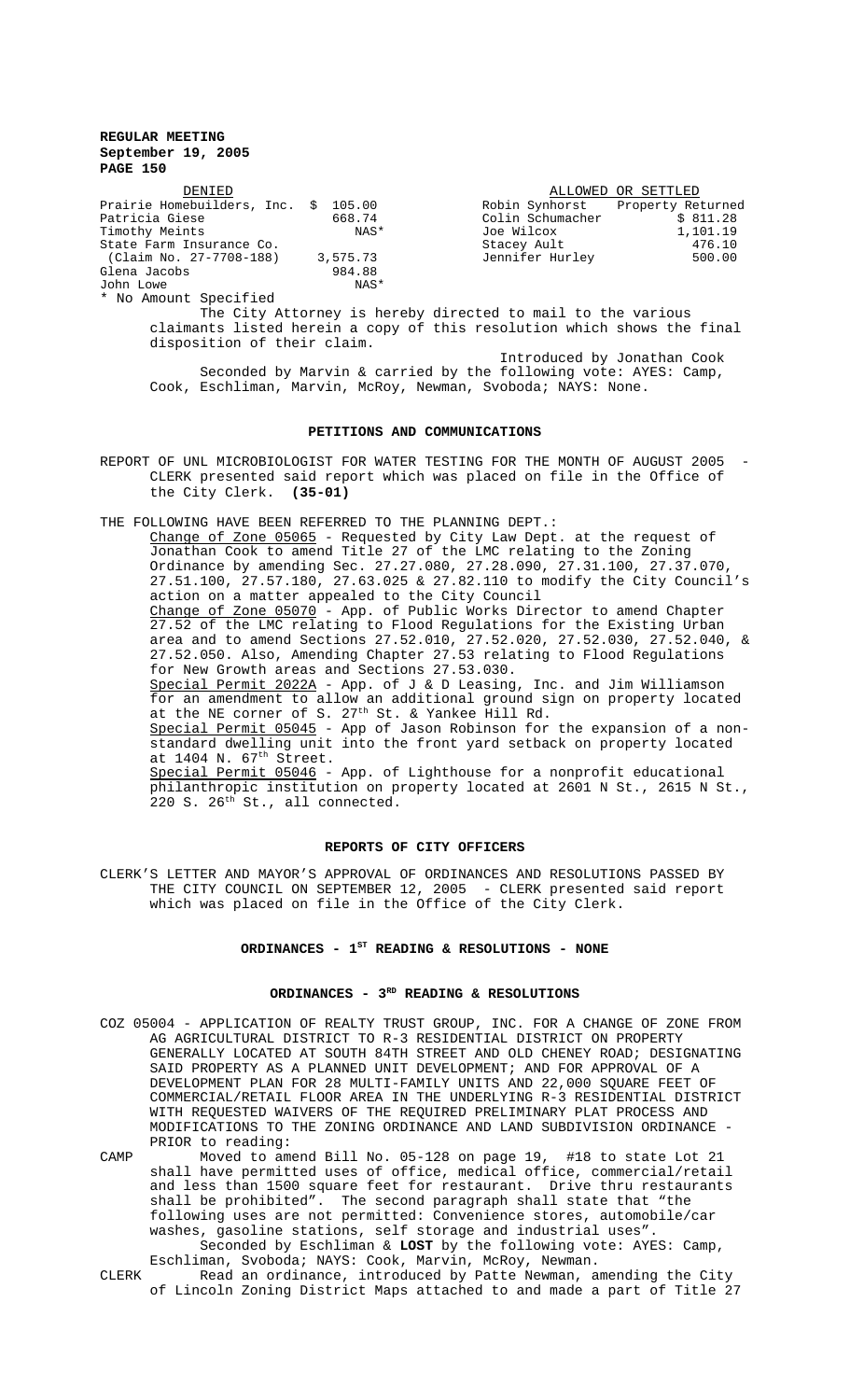of the Lincoln Municipal Code, changing he boundaries of the districts established and shown on said City of Lincoln Zoning District Maps as provided in Section 27.05.020 of the Lincoln Municipal Code and approving the designation of the area hereinafter described as a planned unit development, the third time.<br>NEWMAN Moved to pass the ordinance

Moved to pass the ordinance as amended.

Seconded by McRoy & carried by the following vote: AYES: Camp, Cook, Eschliman, McRoy, Newman, Svoboda; NAYS: None; ABSTAINED: Marvin. The ordinance, being numbered **#18611**, is recorded in Ordinance Book #25, Page

AMENDING ORDINANCE NO. 17381 TO ALLOW PREPARATION OF DETAILED PLANS AND SPECIFICATIONS FOR A MEDIAN ALONG SOUTH 56TH STREET BETWEEN MADALYN ROAD AND OLD CHENEY ROAD AS WELL AS TO ALLOW PREPARATION OF DETAILED PLANS AND SPECIFICATIONS AND CONSTRUCTION OF A WEST LEG TO THE SOUTH 56TH AND SHADOW PINES DRIVE INTERSECTION WHICH WILL CONNECT SOUTH 56TH STREET TO STEPHANIE LANE (Related Items: 05-129, 05R-178) - PRIOR to reading: COOK Moved to delay action for one week to 9/26/05.

Seconded by McRoy & carried by the following vote: AYES: Camp, Cook, Eschliman, Marvin, McRoy, Newman, Svoboda; NAYS: None.

CLERK Read an ordinance, introduced by Patte Newman, amending Ordinance No. 17381 which authorized and directed the Department of Public Works and Utilities to proceed with the preparation of detailed plans and specifications for the widening, reconstruction, and improvement of South  $14<sup>th</sup>$  Street from Old Cheney to  $1/4$  mile south of Pine Lake Road; South 40th Street from Pine Lake Road south to a point approximately 500 feet south of San Mateo Lane; South 56<sup>th</sup> Street from Old Cheney Road to 1/4 mile south of Pine Lake Road; South 70<sup>th</sup> Street from Highway 2 to  $1/4$  mile south of Pine Lake Road; and Pine Lake Road from South  $14^{\text{th}}$ Street to Highway 2 (excluding  $19^{\text{th}}$  to  $32^{\text{nd}}$  Streets); and to acquire necessary rights-of-way and easements relating thereto and to proceed with construction thereof in conformance with the Capital Improvement Program, the third time.

APPROVING THE REMOVAL OF THE EXISTING BARRICADE IN CUMBERLAND DRIVE AT THE COMMON LINE OF COLONIAL ACRES  $2^{\text{ND}}$  ADDITION AND JERROLD HEIGHTS  $2^{\text{ND}}$ ADDITION (Related Items: 05-129, 05R-178)- PRIOR to reading:

COOK Moved to delay action for one week to 9/26/05.

Seconded by McRoy & carried by the following vote: AYES: Camp, Cook, Eschliman, Marvin, McRoy, Newman, Svoboda; NAYS: None.

AMENDING ORDINANCE NO. 18214 TO ALLOW PREPARATION OF DETAILED PLANS AND SPECIFICATIONS FOR A MEDIAN ALONG PIONEERS BOULEVARD FROM THE EAST LEG OF THE SOUTH 70TH STREET INTERSECTION EASTERLY TO THE INTERSECTION OF PAGODA LANE - CLERK read an ordinance, introduced by Patte Newman, - CLERK read an ordinance, introduced by Patte Newman, amending Ordinance No. 18214 which amended Ordinance No. 17366 which authorized and directed the Department of Public Works and Utilities to proceed with the preparation of detailed plans and specifications for the widening, reconstruction, and improvement of South 70<sup>th</sup> Street from LaSalle Street to Nebraska Highway 2; South 84<sup>th</sup> Street from Oakdale Ave. to Nebraska Highway 2; Pioneers Blvd. from South 70<sup>th</sup> Street to South 84<sup>th</sup> Street; Old Cheney Road from Nebraska Highway 2 to South 84<sup>th</sup> Street; and Pine Lake Road from South  $84<sup>th</sup>$  Street to South  $98<sup>th</sup>$  Street; to acquire necessary rights-of-way and easements relating thereto; and to proceed with construction thereof, the third time.

NEWMAN Moved to pass the ordinance as read.

Seconded by Marvin & **LOST** by the following vote: AYES: None; NAYS: Camp, Cook, Eschliman, Marvin, McRoy, Newman, Svoboda.

The ordinance, having **LOST**, was assigned the File **#38-4506** & was placed on file in the Office of the City Clerk.

APPROVING A SUBLEASE AGREEMENT BETWEEN THE CITY OF LINCOLN AND THE NEBRASKA BUILDING DIVISION ON BEHALF OF VOCATIONAL REHABILITATION, DEPARTMENT OF EDUCATION, FOR PROVIDING JOB TRAINING AND EMPLOYMENT SERVICES UNDER THE WORKFORCE INVESTMENT ACT - CLERK read an ordinance, introduced by Jon Camp, accepting and approving a Sublease Agreement between the City of Lincoln and the State of Nebraska DAS/State Building Division on behalf of Vocational Rehabilitation Services, Department of Education for a lease of space at 1010 N Street, Lincoln, Lancaster County, Nebraska for a term of August 1, 2005 through December 31, 2006 whereby the City of Lincoln is subleasing space to Vocational Rehabilitation Services, Department of Education, agt the One Stop Career Center for providing job training and employment services under the Workforce Investment Act, the third time.

CAMP Moved to pass the ordinance as read. Seconded by Eschliman & carried by the following vote: AYES: Camp,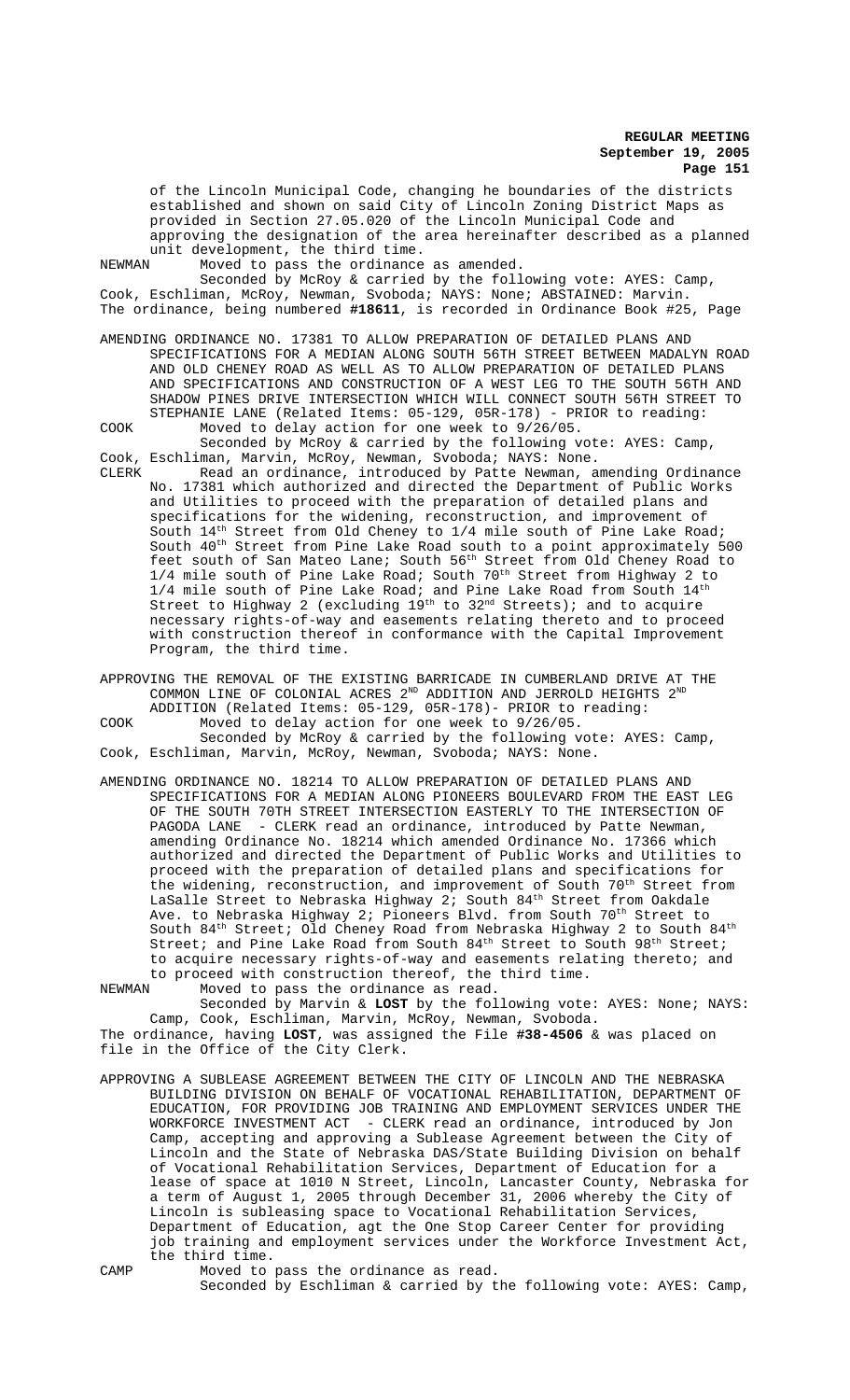Cook, Eschliman, Marvin, McRoy, Newman, Svoboda; NAYS: None. The ordinance, being numbered **#18612**, is recorded in Ordinance Book #25, Page

- APPROVING A SUBLEASE AGREEMENT BETWEEN THE CITY OF LINCOLN AND THE NEBRASKA BUILDING DIVISION ON BEHALF OF NEBRASKA WORKFORCE DEVELOPMENT, DEPARTMENT OF LABOR, FOR PROVIDING JOB TRAINING AND EMPLOYMENT SERVICES UNDER THE WORKFORCE INVESTMENT ACT - CLERK read an ordinance, introduced by Jon Camp, accepting and approving a Sublease Agreement between the City of Lincoln and DAS/State Building Division on behalf of Nebraska Workforce Development, Department of Labor, for a lease of space at 1010 N Street, Lincoln, Lancaster County, Nebraska for a term of July 1, 2005 through December 31, 2006 whereby the City of Lincoln is subleasing space to Nebraska Workforce Development, Department of Labor, at the One Stop Career Center for providing job training and employment services under the Workforce Investment Act, the third time.
- CAMP Moved to pass the ordinance as read. Seconded by Eschliman & carried by the following vote: AYES: Camp, Cook, Eschliman, Marvin, McRoy, Newman, Svoboda; NAYS: None.

The ordinance, being numbered **#18613**, is recorded in Ordinance Book #25, Page

- CHANGE OF ZONE 05053 APPLICATION OF THE PLANNING DIRECTOR FOR A CHANGE OF ZONE FROM P PUBLIC USE DISTRICT TO R-3 RESIDENTIAL DISTRICT ON PROPERTY GENERALLY LOCATED AT N.W. 7TH STREET AND N.W. FAIRWAY DRIVE - CLERK read an ordinance, introduced by Jon Camp, amending the Lincoln Zoning District Maps attached to and made a part of Title 27 of the Lincoln Municipal Code, as provided by Section 27.05.020 of the Lincoln Municipal Code, by changing the boundaries of the districts established and shown thereon, the third time.
- CAMP Moved to pass the ordinance as read. Seconded by Newman & carried by the following vote: AYES: Camp, Cook, Eschliman, Marvin, McRoy, Newman, Svoboda; NAYS: None.
- The ordinance, being numbered **#18614**, is recorded in Ordinance Book #25, Page

# **MISCELLANEOUS BUSINESS**

APPROVING THE APPLICATION TO THE NEBRASKA GAME & PARKS COMMISSION FOR A RECREATION TRAIL PROGRAM GRANT FOR PROVIDING FINANCIAL ASSISTANCE FOR THE .5 MILE CAVETT CONNECTOR TRAIL CONNECTING THE TIERRA/WILLIAMSBURG TRAIL TO THE YANKEE HILL ROAD TRAIL - CLERK stated Parks & Recreation Department requested to Withdraw Bill No. 05R-227.

CAMP Moved to Withdraw Bill No. 05R-227. Seconded by McRoy & carried by the following vote: AYES: Camp,

Cook, Eschliman, Marvin, McRoy, Newman, Svoboda; NAYS: None. The ordinance, having been **WITHDRAWN**, was assigned the File **#38-4507** & was placed on file in the Office of the City Clerk.

#### **PENDING -**

CAMP Moved to extend the Pending List to September 26, 2005. Seconded by McRoy & carried by the following vote: AYES: Camp, Cook, Eschliman, Marvin, McRoy, Newman, Svoboda; NAYS: None.

#### **UPCOMING RESOLUTIONS -**

CAMP Moved to approve the resolutions to have Public Hearing on September 26, 2005. Seconded by McRoy & carried by the following vote: AYES: Camp, Cook, Eschliman, Marvin, McRoy, Newman, Svoboda; NAYS: None.

# ADJOURNMENT **5:40 P.M.**

CAMP Moved to adjourn the City Council meeting of September 19, 2005. Seconded by McRoy & carried by the following vote: AYES: Camp, Cook, Eschliman, Marvin, McRoy, Newman, Svoboda; NAYS: None. So ordered.